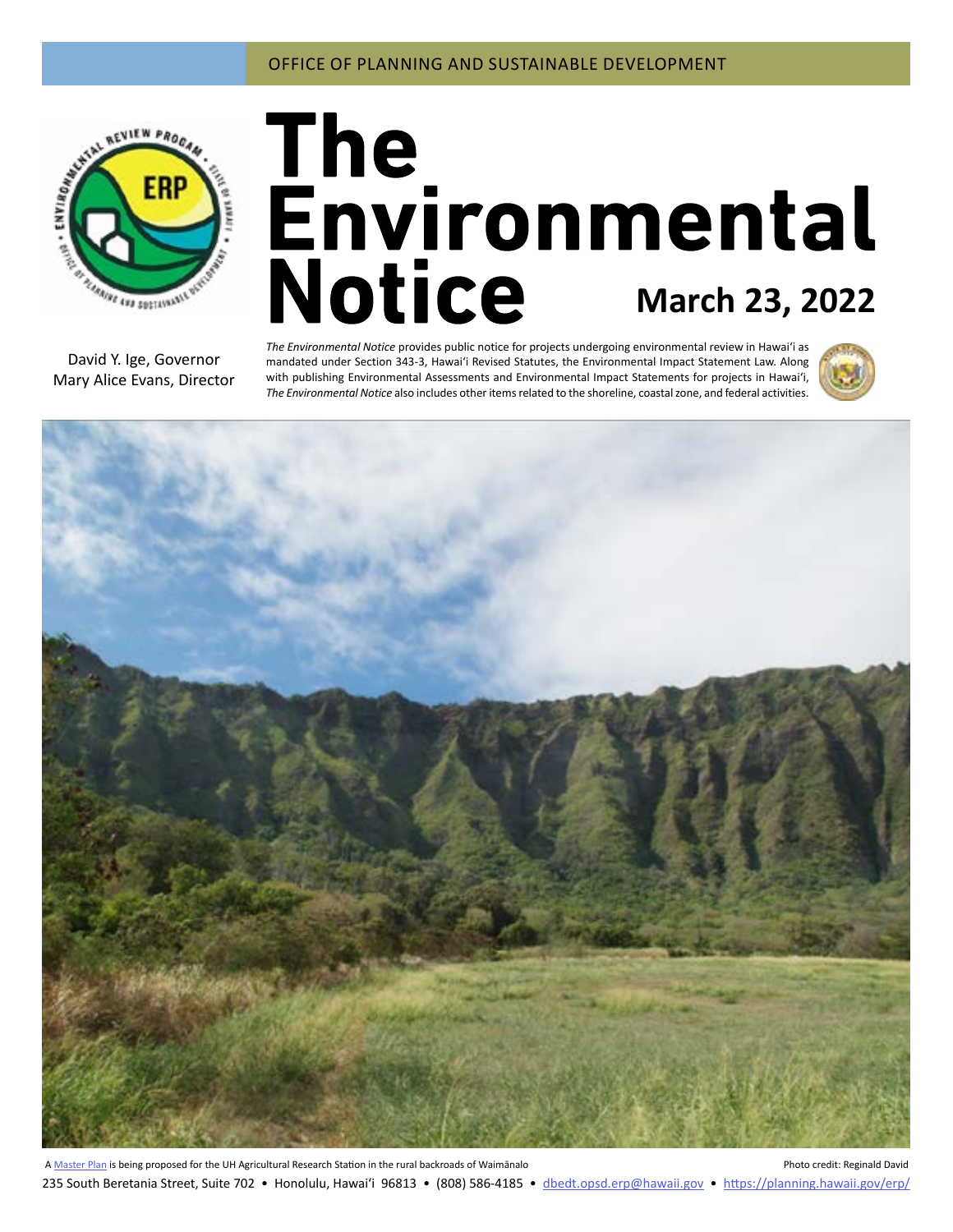## Table of Contents

| <b>ANNOUNCEMENTS</b>                                                                                           |  |
|----------------------------------------------------------------------------------------------------------------|--|
|                                                                                                                |  |
| HAWAI'I                                                                                                        |  |
|                                                                                                                |  |
| Kawaihae Road, Replacement of Waiaka Bridge and Realignment of Approaches--Draft EA (AFNSI) [1] [1] [1] [1] [3 |  |
| $O'$ AHU                                                                                                       |  |
|                                                                                                                |  |
| Iwilei Infrastructure Improvement Master Plan and Liliha Civic Center Master Plan--(EIS Preparation Notice)    |  |
|                                                                                                                |  |
|                                                                                                                |  |
| <b>COASTAL ZONE MANAGEMENT NOTICES</b>                                                                         |  |
|                                                                                                                |  |
|                                                                                                                |  |
| <b>SHORELINE NOTICES</b>                                                                                       |  |
|                                                                                                                |  |
|                                                                                                                |  |
|                                                                                                                |  |
|                                                                                                                |  |
|                                                                                                                |  |
|                                                                                                                |  |

## **ANNOUNCEMENTS**

As a reminder, items to be published in *The Environmental Notice* must be submitted in their final form by the [submittal dead](https://files.hawaii.gov/dbedt/erp/OEQC_Forms/2022-ERP-Publication-Calendar.pdf)[line](https://files.hawaii.gov/dbedt/erp/OEQC_Forms/2022-ERP-Publication-Calendar.pdf) for each issue, and no changes to the documents can be made after that deadline. This policy is intended to ensure equity and consistency in the environmental review process, while also supporting the abbreviated production cycle. Please review documents prior to submittal!

# Statewide Map of New HRS Chapter 343 Documents & Determinations

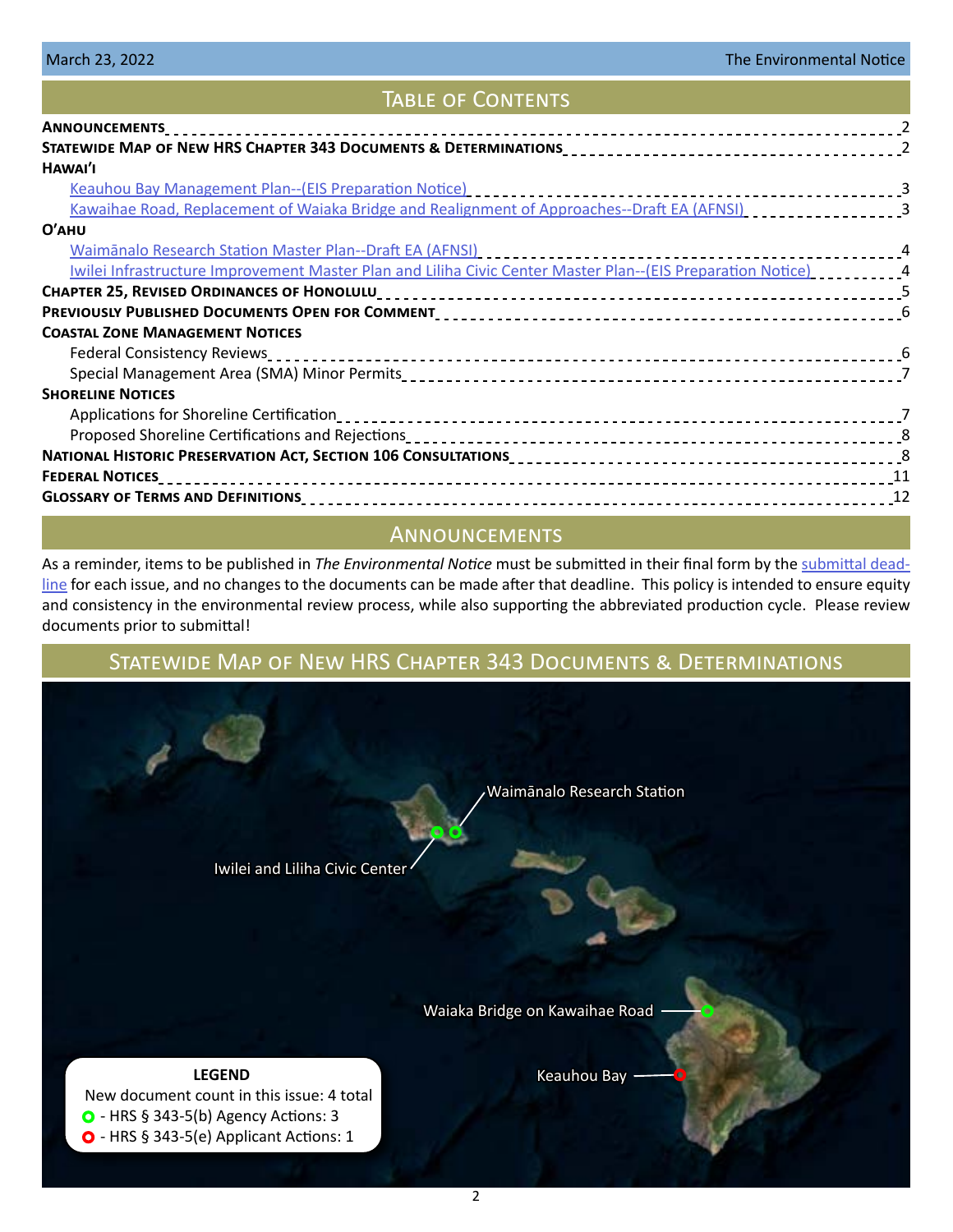## HAWAI'I

#### <span id="page-2-0"></span>**[Keauhou Bay Management Plan--\(EIS Preparation Notice\)](https://files.hawaii.gov/dbedt/erp/Doc_Library/2022-03-23-HA-EISPN-Keauhou-Bay-Management-Plan.pdf)**

| <b>HRS §343-</b><br>5(a) Trigger                             | (3) Propose any use within a shoreline area<br>(4) Propose any use within any historic site as designated in the National Register or Hawai'i Register                                                                                                                                                                                                         |
|--------------------------------------------------------------|----------------------------------------------------------------------------------------------------------------------------------------------------------------------------------------------------------------------------------------------------------------------------------------------------------------------------------------------------------------|
| District(s)                                                  | North Kona                                                                                                                                                                                                                                                                                                                                                     |
| TMK(s)                                                       | Numerous (see document)                                                                                                                                                                                                                                                                                                                                        |
| Permit(s)                                                    | Use Permit (County), Grading Permit (County), Building Permit (County), NPDES Permit (State)                                                                                                                                                                                                                                                                   |
| <b>Approving</b><br>Agency/<br>Accepting<br><b>Authority</b> | County of Hawai'i, Planning Department<br>Alex Roy, (808) 961-8140, planning@hawaiicounty.gov<br>101 Pauahi Street, Suite 3, Hilo, HI 96720                                                                                                                                                                                                                    |
| Applicant                                                    | Kamehameha Schools; Kawaiaha'o Plaza, 567 S. King Street, Honolulu, HI 96813<br>Emily Davids, (808) 534-3841, keauhoubay@ksbe.edu                                                                                                                                                                                                                              |
| <b>Consultant</b>                                            | G70; 111 S. King St., Suite 170, Honolulu, HI 96813<br>Kawika McKeague, (808) 523-5866, keauhoubay@g70.design                                                                                                                                                                                                                                                  |
| <b>Status</b>                                                | Administrative 30-day public review and comment period starts. Comments are due by April 22, 2022. Please send comments<br>to the approving agency/accepting authority and copy the applicant and the consultant. A virtual EIS Public Scoping meeting<br>will be held via zoom on Monday, April 11, 2022; connect at: https://g70design.zoom.us/j/89816255216 |

Kamehameha Schools (KS) proposes the Keauhou Bay Management Plan (KBMP) on approximately 29 acres at Keauhou Bay. KS plans to reinvigorate and transform the Keauhou Bay area to become a place where culture and education is celebrated and highlighted amidst viable commercial operations, which are essential to fund the cultural and educational programming within the immediate area. The KBMP proposes to reorient commercial activities away from culturally sensitive areas to alleviate congestion and establish a new place-based cultural educational center. Existing commercial operations and parking areas will be relocated to new facilities in more appropriate locations away from cultural resources. The KBMP will also create a new boutique resort on the resort-zoned plateau mauka of the bay. The new reconfiguration will focus on place-based cultural stewardship, enhance and encourage bayfront access for kamaʻāina and kupaʻāina, and promote high quality educational experiences for all.

#### **[Kawaihae Road, Replacement of Waiaka Bridge and Realignment of Approaches--Draft EA \(AFNSI\)](https://files.hawaii.gov/dbedt/erp/Doc_Library/2022-03-23-HA-DEA-Kawaihae-Road-Replacement-of-Waiaka-Bridge-and-Realignment-of-Approaches.pdf)**

| <b>HRS §343-</b><br>5(a) Trigger           | (1) Propose the use of state or county lands or the use of state or county funds                                                                                                                                                                                                                                                                                                                                                                              |
|--------------------------------------------|---------------------------------------------------------------------------------------------------------------------------------------------------------------------------------------------------------------------------------------------------------------------------------------------------------------------------------------------------------------------------------------------------------------------------------------------------------------|
| District(s)                                | South Kohala                                                                                                                                                                                                                                                                                                                                                                                                                                                  |
| TMK(s)                                     | (3) 6-5-001:015 and :033; 6-6-001:011 and :077; and the right-of-way for Kawaihae Road and Kohala Mountain Road                                                                                                                                                                                                                                                                                                                                               |
| Permit(s)                                  | HRS6E-8 Review, National Pollutant Discharge Elimination System, Community Noise Permit, Community Noise Variance,<br>U.S. Army Corps of Engineers Section 404 and Section 10, Section 401 of the Clean Water Act, Stream Channel Alteration<br>Permit, NEPA, Section 106 of the NHPA, Section 7 of the ESA, CZM, State of Hawaii Disability and Communications Access<br>Board Review / Approval, County of Hawaii Grading, Grubbing, and Stockpiling Permit |
| Proposing/<br><b>Determining</b><br>Agency | State of Hawai'i, Department of Transportation<br>Andrew Hirano, (808) 692-7546, andrew.j.hirano@hawaii.gov<br>601 Kamokila Blvd. #688, Kapolei, HI 96707                                                                                                                                                                                                                                                                                                     |
| <b>Consultant</b>                          | WSP USA Inc.; 1001 Bishop Street, Suite 2400, ASP Tower, Honolulu, HI 96813<br>Darin Chinen, (808) 566-2252, Darin.chinen@wsp.com                                                                                                                                                                                                                                                                                                                             |
| <b>Status</b>                              | Statutory 30-day public review and comment period starts. Comments are due by April 22, 2022. Please send comments<br>to the proposing/determining agency and copy the consultant.                                                                                                                                                                                                                                                                            |

The State of Hawai'i Department of Transportation (HDOT) Highways Division proposes to replace the existing Waiaka Stream Bridge with a new bridge that would be approximately 53 feet wide and up to 80 feet long to accommodate two travel lanes, one in each direction, a roadway shoulder or bike lane, and raised sidewalk. In addition, the roadway approaches to the bridge would be realigned to create a smooth transition to the replacement bridge. The intersection of Kawaihae Road and Kohala Mountain Road would be reconfigured to a roundabout.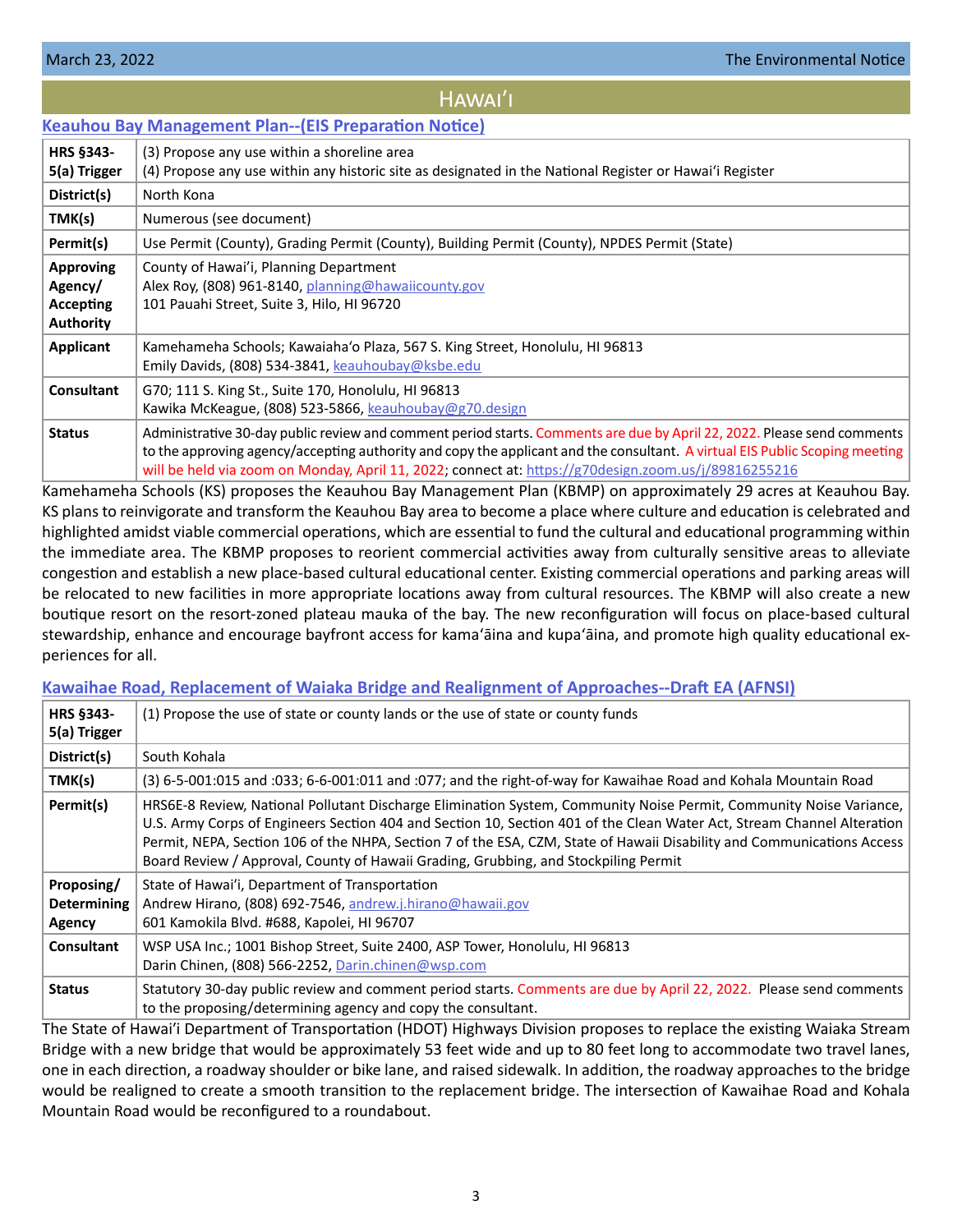#### Oʹahu

## <span id="page-3-0"></span>**[Waimānalo Research Station Master Plan--Draft EA \(AFNSI\) Vol 1](https://files.hawaii.gov/dbedt/erp/Doc_Library/2022-03-23-OA-DEA-Waimanalo-Research-Station-Master-Plan-Vol-1.pdf) and [Vol 2](https://files.hawaii.gov/dbedt/erp/Doc_Library/2022-03-23-OA-DEA-Waimanalo-Research-Station-Master-Plan-Vol-2.pdf)**

| <b>HRS §343-</b><br>5(a) Trigger           | (1) Propose the use of state or county lands or the use of state or county funds                                                                                                                              |
|--------------------------------------------|---------------------------------------------------------------------------------------------------------------------------------------------------------------------------------------------------------------|
| District(s)                                | Ko'olaupoko                                                                                                                                                                                                   |
| TMK(s)                                     | $(1)$ 4-1-008:103 and :005                                                                                                                                                                                    |
| Permit(s)                                  | Construction and building permits                                                                                                                                                                             |
| Proposing/<br><b>Determining</b><br>Agency | University of Hawai'i at Mānoa, College of Tropical Agriculture and Human Resources (CTAHR)<br>Thomas Lim, (808) 956-7429, $\lim(\omega)$ hawaii.edu<br>3050 Maile Way, Gilmore Hall 214B, Honolulu, HI 96822 |
| Consultant                                 | HHF Planners; 733 Bishop Street, Suite 2590, Honolulu, HI 96813<br>Leslie Kurisaki, (808) 457-3182, Ikurisaki@hhf.com                                                                                         |
| <b>Status</b>                              | Statutory 30-day public review and comment period starts. Comments are due by April 22, 2022. Please send comments<br>to the proposing/determining agency at <i>lkurisaki@hhf.com</i>                         |

The UH College of Tropical Agriculture and Human Resources (CTAHR) has prepared a master plan for 283 acres in Waimānalo, located adjacent to the existing Waimānalo Research Station (WRS). The property is the site of the former Meadow Gold Dairies and will be leased from the State Department of Land and Natural Resources. The master plan represents CTAHR's 20+ year vision for the property. The Project Area will be an extension of the existing WRS, and be used to support CTAHR's Cooperative-Extension, research, and educational activities. There will be 3 primary land uses: 1) Animals/livestock; 2) Plants; and 3) Forestry. Another use may be an Education Center near the Waikupanaha Street entry. An archaeological/cultural preserve will be designated around Pueo Heiau and will include a publicly accessible area for community-driven and sponsored projects. The location and acreage of the master plan land uses are flexible, and may be modified in response to future needs and priorities.

#### **[Iwilei Infrastructure Improvement Master Plan and Liliha Civic Center Master Plan--\(EIS Preparation Notice\)](https://files.hawaii.gov/dbedt/erp/Doc_Library/2022-03-23-OA-EISPN-Iwilei-Infrastructure-Improvement-MP-and-Liliha-Civic-Center-MP.pdf)**

| <b>HRS §343-</b><br>5(a) Trigger           | (1) Propose the use of state or county lands or the use of state or county funds<br>(4) Propose any use within any historic site as designated in the National Register or Hawai'i Register                                                                                                                                        |
|--------------------------------------------|------------------------------------------------------------------------------------------------------------------------------------------------------------------------------------------------------------------------------------------------------------------------------------------------------------------------------------|
| District(s)                                | Honolulu                                                                                                                                                                                                                                                                                                                           |
| TMK(s)                                     | Numerous (see document)                                                                                                                                                                                                                                                                                                            |
| Permit(s)                                  | Building Permits, Grading Permits, Trenching Permits, Sewer Connection Permits, TOD Special District Permits, Street Usage<br>Permits, NPDES Permits, Noise Permits, Lane Use/Occupancy Permits                                                                                                                                    |
| Proposing/<br><b>Determining</b><br>Agency | State of Hawai'i; Hawai'i Housing Finance and Development Corporation<br>Claude Allen, (808) 587-0524, claude.w.allen.jr@hawaii.gov<br>677 Queen Street, Suite 300, Honolulu, HI 96813                                                                                                                                             |
| Accepting<br><b>Authority</b>              | State of Hawai'i, Office of the Governor<br>The Honorable David Ige, (808) 586-0034, https://governor.hawaii.gov/contact-us/contact-the-governor/<br>415 South Beretania Street, Executive Chambers, State Capitol, Honolulu, HI 96813                                                                                             |
| <b>Consultant</b>                          | PBR HAWAII & Associates, Inc; 1001 Bishop Street, Suite 650, Honolulu, HI 96813<br>Tom Schnell, (808) 521-5631, sysadmin@pbrhawaii.com                                                                                                                                                                                             |
| <b>Status</b>                              | Administrative 30-day public review and comment period starts. Comments are due by April 22, 2022. Please send comments<br>to the accepting authority at sysadmin@pbrhawaii.com A virtual EIS Public Scoping meeting will be held via zoom on April<br>14th, 2022 from 6:00pm to 8:00pm; connect at: https://zoom.us/j/94554967228 |

Iwilei Master Plan Area: The Iwilei Infrastructure Master Plan will focus on infrastructure facilities that serve regional or area-wide scales and public investments required to advance Transit-Oriented Development (TOD) based on the City and County of Honolulu (City) Kalihi and Downtown Neighborhood TOD Plans. Anticipated development for the area includes a shift to higher density housing and mixed-use development over the next 30 to 50 years or longer. The Iwilei Infrastructure Master Plan will identify phasing and associated costs for improvements to the existing sewer, water, drainage, storm water quality, roadways, and circulation, electrical and communications systems, public schools, and sustainability and district systems.

Liliha Civic Center Site: The Liliha CC site is being considered for development/redevelopment that may include offices and space for State programs, new affordable housing, commercial/retail uses, and/or open space.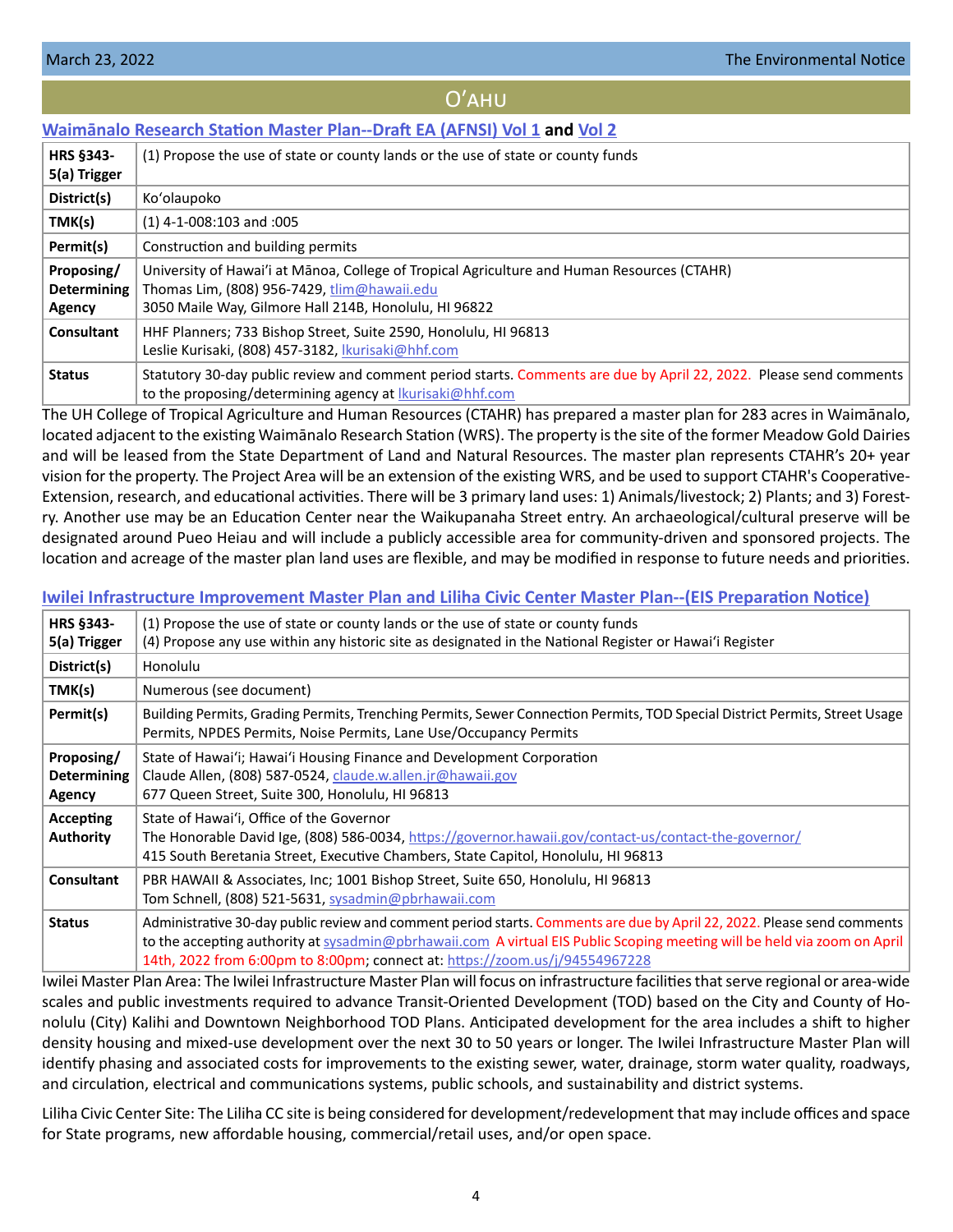# Chapter 25, Revised Ordinances of Honolulu

<span id="page-4-0"></span>Use of the Special Management Area (SMA) is not a trigger under Chapter 343, but [developments](https://www.honolulu.gov/rep/site/ocs/roh/ROH_Chapter_25_article_1_12.pdf) in Oʻahu's SMA are required to go through an environmental review process that mirrors the procedural requirements of [HRS Chapter 343](https://www.capitol.hawaii.gov/hrscurrent/Vol06_Ch0321-0344/HRS0343/HRS_0343-.htm), pursuant to [Revised Ordinances of Honolulu, Chapter 25.](https://www.honolulu.gov/rep/site/ocs/roh/ROH_Chapter_25_article_1_12.pdf) Developments being reviewed under Chapter 25 but not Chapter 343 appear here.

#### **[Kim Residence in Kahala](https://files.hawaii.gov/dbedt/erp/Other_TEN_Publications/2022-03-23-OA-Chapter-25-DEA-Kim-Residence-in-Kahala.pdf)**

| District(s)                | Honolulu                                                                                                                                                                                                                   |
|----------------------------|----------------------------------------------------------------------------------------------------------------------------------------------------------------------------------------------------------------------------|
| TMK(s)                     | $(1)$ 3-5-058: 011                                                                                                                                                                                                         |
| Permit(s)                  | Special Management Area Use Permit, Minor Shoreline Structure, Building, Grading Permits                                                                                                                                   |
| <b>Approving</b><br>Agency | City and County of Honolulu, Department of Planning and Permitting<br>Alex Beatty, (808) 768-8032, abeatty@honolulu.gov<br>650 S King St, 7th fl, Honolulu, HI 96813                                                       |
| Applicant                  | Kristan Eiserloh, for David Kim; 1063 Ikena Circle, Honolulu, HI 96821<br>(808) 777-9968, kris@eiserloharchitects.com                                                                                                      |
| Consultant                 | same as Applicant                                                                                                                                                                                                          |
| <b>Status</b>              | Statutory 30-day public review and comment period starts. Comments are due by April 22, 2022. Please click on title link<br>above to read the document, then send comments to the approving agency and copy the applicant. |

The proposed Project includes the demolition and reconstruction of a single-family dwelling located on a shoreline lot at the end of Kaimoku Place. The Project parcel is a shoreline lot within the Special Management Area, and contains an existing seawall and other development within the shoreline setback area. The proposed dwelling contains over 7,500 square feet of floor area. The Project also involves various other activities associated with the redevelopment of the new dwelling and pool, including partial demolition and filling of the existing pool within the shoreline setback area.

#### **[Stiles Residence in Waialua](https://files.hawaii.gov/dbedt/erp/Other_TEN_Publications/2022-03-23-OA-Chapter-25-DEA-Stiles-Residence-in-Waialua.pdf)**

| District(s)                | Waialua                                                                                                                                                                                                                                       |
|----------------------------|-----------------------------------------------------------------------------------------------------------------------------------------------------------------------------------------------------------------------------------------------|
| TMK(s)                     | $(1)$ 6-7-013:034                                                                                                                                                                                                                             |
| Permit(s)                  | Special Management Area Use Permit, Building Permit, Individual Wastewater System Approval                                                                                                                                                    |
| <b>Approving</b><br>Agency | City and County of Honolulu, Department of Planning and Permitting<br>Zack Stoddard, (808) 768-8019, zachary.stoddard@honolulu.gov<br>650 S King St, 7th fl, Honolulu, HI 96813                                                               |
| Applicant                  | Ken Stiles; 2895 Kalakaua Avenue, Apartment 1705, Honolulu, HI 96815<br>(917)603-1392, kstiles@byrequestct.com                                                                                                                                |
| <b>Consultant</b>          | Ryan Facer; 67-431 Waialua Beach Road, Waialua, HI 96791<br>(949) 228-6740, ryan.g.facer@gmail.com                                                                                                                                            |
| <b>Status</b>              | Statutory 30-day public review and comment period starts. Comments are due by April 22, 2022. Please click on title link<br>above to read the document, then send comments to the approving agency and copy the applicant and the consultant. |

Applicant Ken Stiles is proposing a new single-family dwelling on a 20,001-square-foot lot within the R-5 Residential District in Waialua. The Applicant owns the makai half of the lot, where the new dwelling is proposed. The mauka half of the lot has a separate landowner and is developed with a single-family dwelling. The development requires approval of a Special Manamgement Area Use Permit from the Honolulu City Council.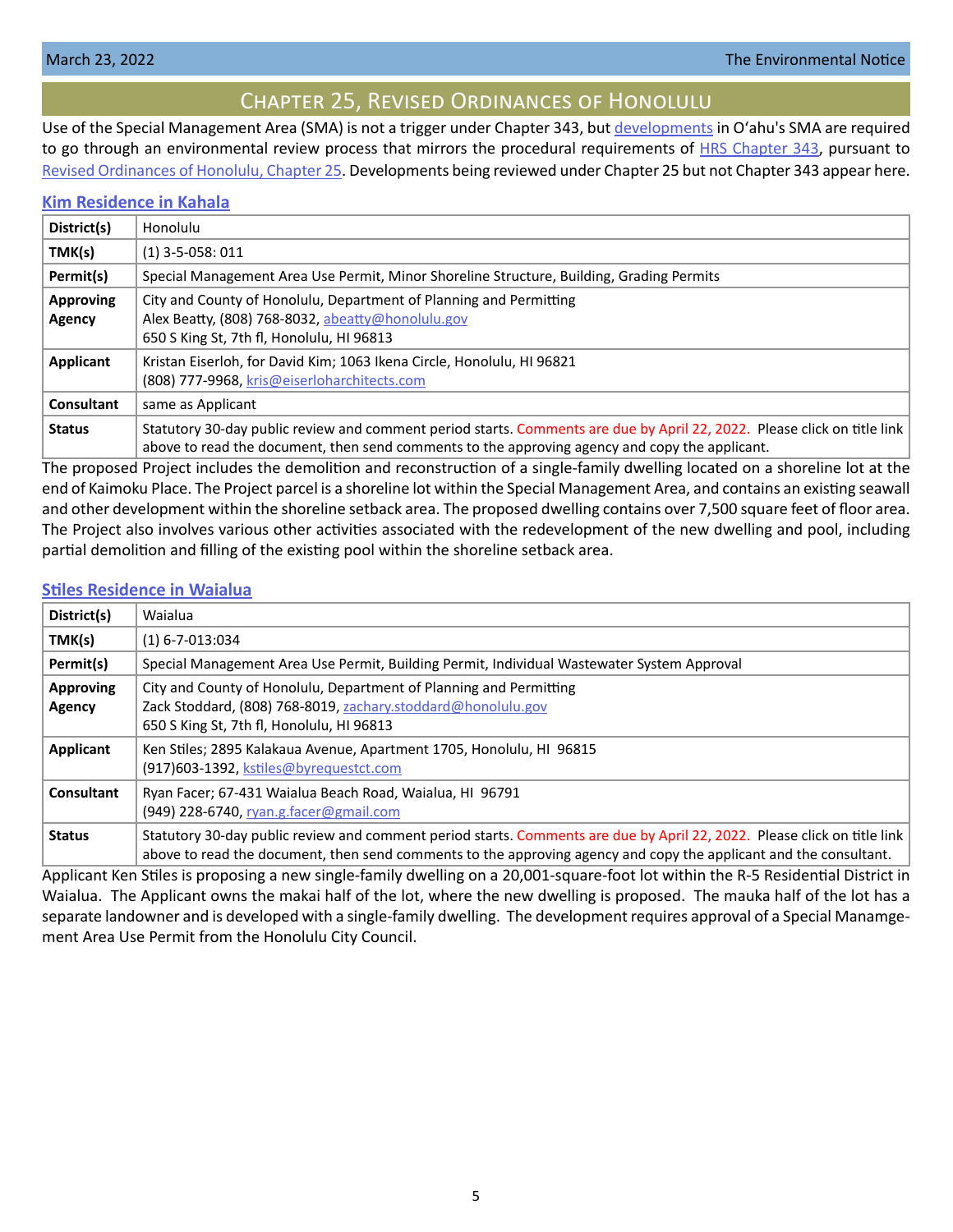## Previously Published Documents Open for Comment

<span id="page-5-0"></span>**Status:** The comment period for these projects began previously. Please click on the links below to read a document, then send comments to the relevant agency and copy any relevant applicant and/or consultant identified in the submission form that follows the initial agency letter.

#### **Comments Due March 28, 2022**

#### **Maui**

**[Hale Makua Expansion Rehabilitation Facility--Draft EA \(AFNSI\)](https://files.hawaii.gov/dbedt/erp/Doc_Library/2022-02-23-MA-DEA-Hale-Makua-Expansion-Rehabilitation-Facility.pdf)**

#### **O**ʹ**ahu**

**[Repair and Addition to Existing Single Family Dwelling at 1508 Mokulua Drive--Draft EA \(AFNSI\)](https://files.hawaii.gov/dbedt/erp/Other_TEN_Publications/2022-02-23-OA-Chapter-25-DEA-Repair-and-Addition-to-Existing-SFR-1508-Mokulua-Dr.pdf) (ROH Chapter 25)**

#### **Comments Due April 7, 2022**

#### **Hawaiʹi**

**[Hilo Medical Center Expansion--Draft EA \(AFNSI\)](https://files.hawaii.gov/dbedt/erp/Doc_Library/2022-03-08-HA-DEA-Hilo-Medical-Center-Expansion.pdf)**

**O**ʻ**ahu**

**[Wai'anae High School Girls' Athletic Locker Room--Draft EA \(AFNSI\)](https://files.hawaii.gov/dbedt/erp/Doc_Library/2022-03-08-OA-DEA-Waianae-High-School-Girls-Athletic-Locker-Room.pdf)**

**[Ka'iwa Ridge Trail Improvements and Management Plan--Draft EA \(AFNSI\)](https://files.hawaii.gov/dbedt/erp/Doc_Library/2022-03-08-OA-DEA-Kaiwa-Ridge-Trail-Improvements-and-Management-Plan.pdf)**

# Coastal Zone Management Notices

## Federal Consistency Reviews

The following federal actions are being reviewed for consistency with the enforceable policies of the Hawaiʻi Coastal Zone Management (CZM) Program, including [the CZM objectives and policies in Hawaiʻi Revised Statutes, Chapter 205A.](https://www.capitol.hawaii.gov/hrscurrent/Vol04_Ch0201-0257/HRS0205A/HRS_0205A-0002.htm) Federal consistency, pursuant to Section 307 of the Coastal Zone Management Act of 1972 (CZMA), as amended, generally requires that federal actions, within and outside of the coastal zone, which have reasonably foreseeable effects on any coastal use (land or water) or natural resource of the coastal zone be consistent with the enforceable policies of a state's federally approved coastal management program. Federal actions include federal agency activities, federal license or permit activities, and federal financial assistance activities. This public notice is being provided in accordance with § 306(d)(14) of the CZMA, and federal regulations at 15 CFR § 930.2, § 930.42, and § 930.61. General information about federal consistency is available at the [Hawai](http://planning.hawaii.gov/czm/federal-consistency/)ʻi [CZM Program web site,](http://planning.hawaii.gov/czm/federal-consistency/) or call (808) 587-2878.

For specific information or questions about an action listed below, contact the CZM staff person identified for each action. The CZM Program is required to adhere to federal review deadlines, therefore, comments must be received by the date specified. Comments may be submitted by mail or electronic mail, to the addresses below.

**Mail:** Office of Planning and Sustainable Development **Email:** [keelan.mk.barcina@hawaii.gov](mailto:keelan.mk.barcina%40hawaii.gov?subject=) Department of Business, Economic Development and Tourism P.O. Box 2359, Honolulu, HI 96804

#### **Honoʻuliʻuli Invasive Mangrove Removal, Pearl Harbor, Oʻahu**

**Proposed Action:** The DLNR-DAR proposes to restore the coastal estuarine and wetland pond habitat at the lower reaches and mouth of Honoʻuliʻuli Stream, and the adjacent shoreline along West Loch, Pearl Harbor over a 24-month period. The proposed action includes restoration through the removal of mangroves and other non-native vegetation using hand tools and heavy equipment; planting of native plants; maintaining restored sites; and non-native predator control. Wildlife, water quality, and hydrological monitoring; and community engagement will also be conducted throughout the project period. The proposed action is expected to result in 21-acres of restored estuarine and wetland habitat, improved water quality, and increased public engagement and stewardship at the project site.

| State of Hawai'i, Department of Land and Natural Resources, Division of Aquatic Resources |
|-------------------------------------------------------------------------------------------|
| Federal Assistance (funding) from U.S. Fish & Wildlife Service                            |
| Keelan Barcina, (808) 587-2803, keelan.mk.barcina@hawaii.gov                              |
| April 6, 2022                                                                             |
|                                                                                           |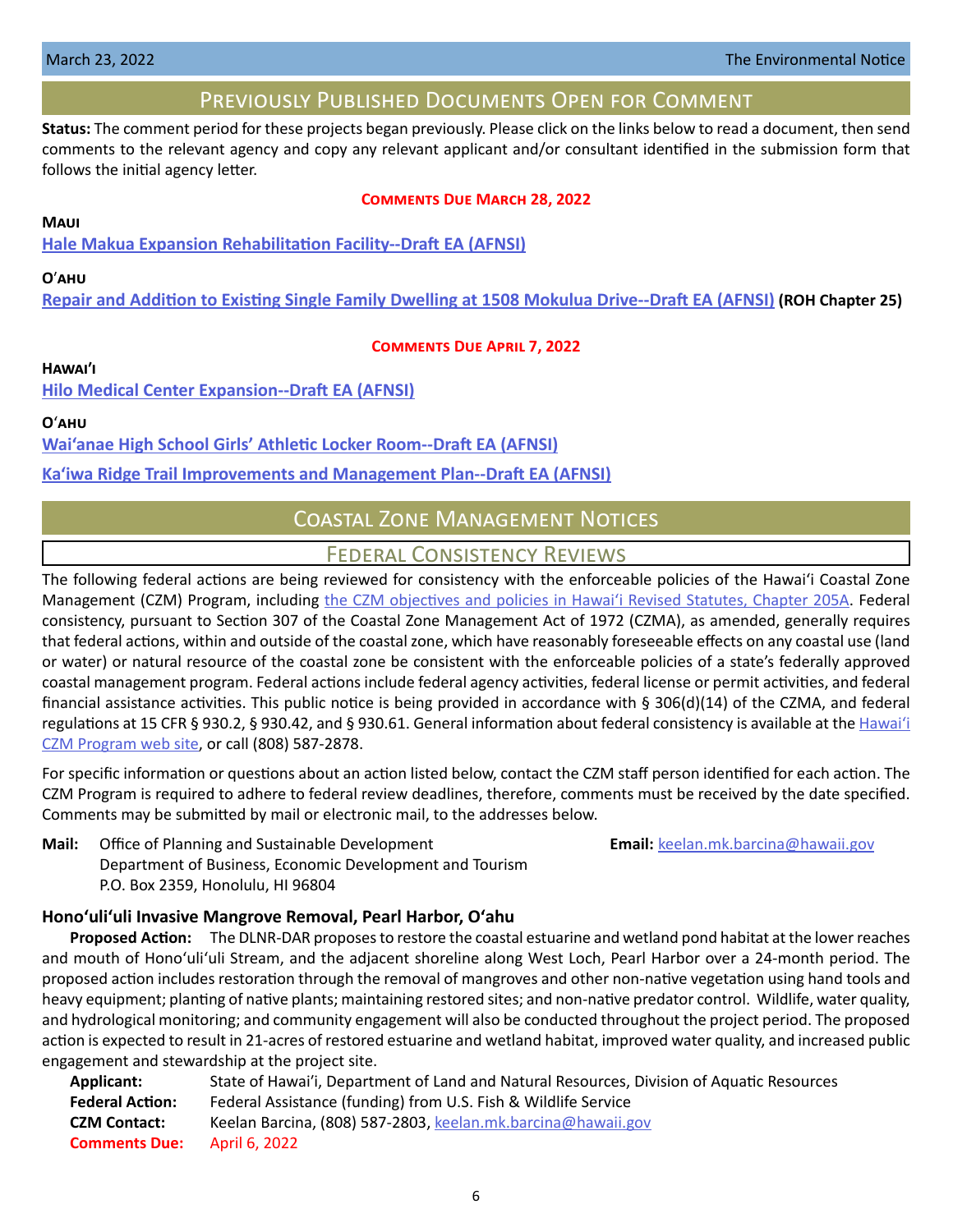# Coastal Zone Management Notices (continued)

# Special Management Area (SMA) Minor Permits

<span id="page-6-0"></span>The SMA Minor permits below have been approved ( $HRS \$   $205A-30$ ). For more information, contact the relevant county/state planning agency: Honolulu [(808) 768-8015]; Hawaiʻi [East (808) 961-8288], [West (808) 323-4770]; Kauaʻi [(808) 241-4050]; Maui [(808) 270-7735]; Kakaʻako or Kalaeloa Community Development District [(808) 587-2846]

| Location (TMK)                                                                                                                                  | <b>Description (File No.)</b>                                                                 | <b>Applicant/Agent</b>                                     |
|-------------------------------------------------------------------------------------------------------------------------------------------------|-----------------------------------------------------------------------------------------------|------------------------------------------------------------|
| Hawai'i: Punalu'u (9-5-019: 011, 015,<br>024, 026, 030, 031, 033, 035; 9-6-001:<br>001-003, 006, 011-013; 9-6-002: 008,<br>037, 038, 041 & 053) | Repairs, Maintenance, and Land and Resource Management<br>Activities (PL-SMM-2022-000015)     | Black Sand Beach, LLC                                      |
| Maui: Kahului (3-8-007: 127)                                                                                                                    | Maui Arts & Cultural Center Photo-Boltaic Array Addition (SM2)<br>20200086)                   | Maui Arts & Cultural Center                                |
| Maui: Kīhei (3-9-028: 038)                                                                                                                      | After-the-Fact Covered Lanai/Replace Existing Roof (SM2<br>20220006)                          | Nick Wagner                                                |
| Maui: Kīhei (2-1-008: 156)                                                                                                                      | Lot 1 Wailea Golf Estates II (SM2 20220016)                                                   | CDG Maui, Inc.                                             |
| Maui: Lahaina (4-6-008: 006)                                                                                                                    | Lahaina Restoration Foundation Movies in the Park (SM2<br>20220017)                           | Lahaina Restoration Foundation                             |
| O'ahu: Kailua (4-4-034: 024)                                                                                                                    | Kalaheo High School Hawaiian Hale (2022/SMA-3)                                                | Mason Architects, Inc./Elena Brown                         |
| O'ahu: Kailua (4-2-014: Portion of<br>004)                                                                                                      | Emergency Generator Replacement at an Existing Utility In-<br>stallation, Type B (2022/SMA-6) | AT&T Mobility/Environmental Science<br>International, Inc. |
| O'ahu: Makaha (8-4-004: 020)                                                                                                                    | Cook Residence - New Wall (2022/SMA-12)                                                       | Kim and Raymond Cook                                       |

# **SHORELINE NOTICES**

# Applications for Shoreline Certification

The shoreline certification applications below are available for review and comment at the Department of Land and Natural Resources offices on Kaua'i, Hawai'i, Maui, and Honolulu, 1151 Punchbowl Street, Room 220 ([HRS § 205A-42](https://www.capitol.hawaii.gov/hrscurrent/Vol04_Ch0201-0257/HRS0205A/HRS_0205A-0042.htm) and [HAR § 13-](https://dlnr.hawaii.gov/ld/files/2013/07/Ch13-222-Amend-Compil-Stand-Rev1.pdf) [222-12](https://dlnr.hawaii.gov/ld/files/2013/07/Ch13-222-Amend-Compil-Stand-Rev1.pdf)). **Maps and photos of each application file can be viewed [here](https://ags.hawaii.gov/survey/shoreline/#apps)**. All comments shall be submitted in writing to the State Land Surveyor, 1151 Punchbowl Street, Room 210, Honolulu, HI 96813 and postmarked no later than 15 calendar days from the date of this public notice of the application. For more information, call Ian Hirokawa at (808) 587-0420.

| File No. | Location                       | TMK                | Applicant                         | Owner                                                       |
|----------|--------------------------------|--------------------|-----------------------------------|-------------------------------------------------------------|
| OA-1982  | 1226a Mokulua Dr., O'ahu 96734 | $(1)$ 4-3-005: 056 | Austin Tsutsumi & Associates      | Hale Mokulua LLC                                            |
| MA-774   | 89 Aleiki Place, Maui 96779    | $(2)$ 2-6-011:016  | Ailana Surveying & Geomatics, LLC | Michael & Jodi Ottman and Coral Reef<br><b>Ventures LLC</b> |
| HA-622   | 59-111 Pakuikui Place, Hawai'i | $(3)$ 5-9-016: 023 | Wes Thomas Associates             | Malino Ke Kai Properties LLC, Attn.<br>David Johnson        |
| HA-623   | address not assigned, Hawai'i  | $(3)$ 8-7-019: 030 | Wes Thomas Associates             | David Chong c/o Matthew R. Kilgore                          |
| KA-466   | No address available, Kaua'i   | $(4)$ 1-2-013:001  | Roger M. Caires                   | Roger M. Caires                                             |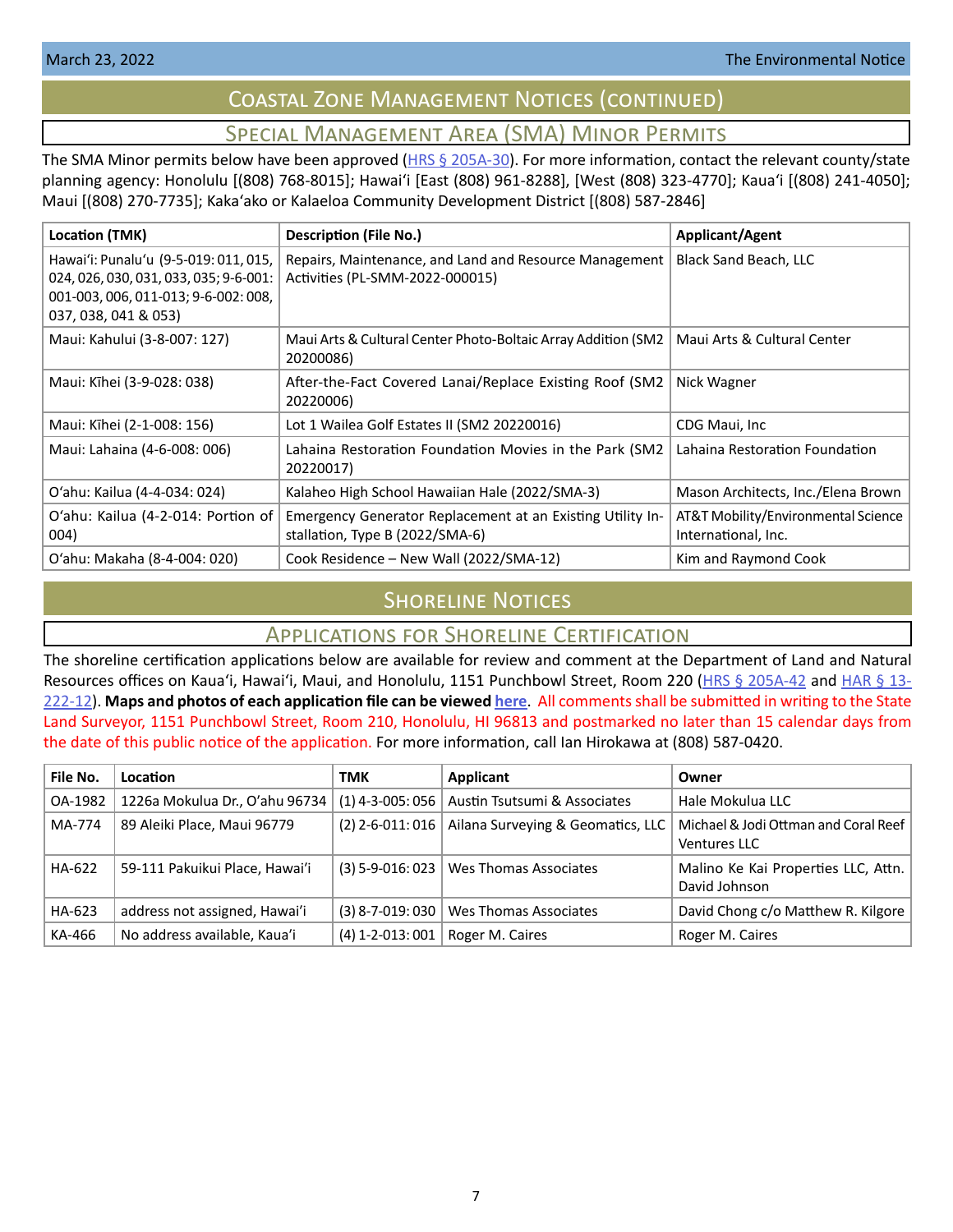# Shoreline Notices (continued)

# Proposed Shoreline Certifications and Rejections

<span id="page-7-0"></span>The shoreline notices below have been proposed for certification or rejection by the Department of Land and Natural Resourc-es [\(HRS § 205A-42](http://HRS § 205A-42) and [HAR § 13-222-26\)](https://dlnr.hawaii.gov/ld/files/2013/07/Ch13-222-Amend-Compil-Stand-Rev1.pdf). Any person or agency who wants to appeal shall file a notice of appeal in writing with DLNR no later than 20 calendar days from the date of this public notice. Send the appeal to the Board of Land and Natural Resources, 1151 Punchbowl Street, Room 220, Honolulu, Hawai'i 96813.

| File No. | <b>Status</b> | <b>Location</b>                          | TMK                                       | <b>Applicant</b>                     | Owner                                                       |
|----------|---------------|------------------------------------------|-------------------------------------------|--------------------------------------|-------------------------------------------------------------|
| OA-1964  | Proposed      | 126 S. Kalaheo Avenue, O'ahu 96734       | $(1)$ 4-3-012: 030                        | Wesley T. Tengan                     | Wey Investments F Series                                    |
| OA-1978  | Proposed      | 55-559 Kamehameha Hwy, O'ahu 96762       | $(1)$ 5-5-003: 018                        | Leaps & Boundaries, Inc.             | LFR Development V, LLC                                      |
| MA-770   | Proposed      | 22 and 23 Wa'a Place, Maui 96779         | $(2)$ 2 -6-011:023<br>& 024               | Ailana Surveying &<br>Geomatics, LLC | Tatiana Botton (parcel 024) &<br>Mark Freiborg (parcel 023) |
| MA-773   | Proposed      | Keanae District, Maui 96713              | (2) 1-1-003: 074                          | <b>Action Survey LLC</b>             | <b>Bruce Dunbar</b>                                         |
| LA-028   | Proposed      | State Highway #44, Lāna'i                | (2) 4-9-002 por.<br>001 & 4-9-003:<br>010 | R.M. Towill                          | Lanai Resorts, LLC                                          |
| LA-029   | Proposed      | Kaunolu Trail, Lāna'i                    | $(2)$ 4-9-002: por.<br>001                | R.M. Towill                          | Lanai Resorts, LLC                                          |
| HA-618   | Proposed      | 76-6174 B & 76-6174 C Ali'i Dr., Hawai'i | $(3)$ 7-6-017: 040<br>& por. 028          | Wes Thomas Associates                | Kona Beach Creations, LLC                                   |
| OA-1952  | Rejection     | 68-415 Crozier Drive, O'ahu 96786        | $(1)$ 6-8-005: 002                        | R.M. Towill Corporation              | Michelle K. Ho Trust                                        |

# National Historic Preservation Act, Section 106 Consultations

## **[BMP Improvements at Various Refuse Transfer Stations on Kaua](https://files.hawaii.gov/dbedt/erp/Other_TEN_Publications/2022-03-23-KA-Section-106-BMP-Improvements-at-Various-Refuse-Transfer-Stations-on-Kauai.pdf)**ʹ**i**

| <b>Island</b>                            | Kaua'i                                                                                                                                                                                                              |
|------------------------------------------|---------------------------------------------------------------------------------------------------------------------------------------------------------------------------------------------------------------------|
| District(s)                              | Hanapēpē Ahupua'a, Waimea District; Hanamā'ulu Ahupua'a, Līhu'e District; Kapa'a Ahupua'a, Kawaihau District; Kalihikai<br>Ahupua'a, Hanalei District                                                               |
| TMK(s)                                   | (4) 1-8-008; (4) 3-7-002; (4) 4-6-012; (4) 5-3-001 and -008                                                                                                                                                         |
| Proposing/<br><b>Approving</b><br>Agency | State of Hawai'i, Department of Health, Environmental Management Division, Wastewater Branch<br>2827 Waimano Home Road, Rm. 207, Pearl City, HI 96782<br>Jon Nagato, (808) 586-4294, jonathan.nagato@doh.hawaii.gov |
| <b>Consultant</b>                        | Jacobs; 1132 Bishop St, Suite 1100, Honolulu, HI 96813<br>Jessica Burdick, (808) 228-9909, Jessica.Burdick@jacobs.com                                                                                               |
| <b>Status</b>                            | Comments due no later than April 8, 2022 to Approving agency at wwb@doh.hawaii.gov                                                                                                                                  |

The Department of Health (DOH) initiated Section 106 of the NHPA consultation with the State Historic Preservation Division (SHPD) in accordance with 36 CFR Part 800. In 1990, the U.S. Environmental Protection Agency (EPA) designated the DOH to act on EPA's behalf, pursuant to 36 CFR §800.2 (c) (4), when initiating Section 106 of the NHPA process in connection with projects funded under the Hawai'i Clean Water State Revolving Fund (CWSRF). The DOH is providing funding under the CWSRF to the County of Kauaʹi for the BMP Improvements at Various Refuse Transfer Stations. The proposed project will utilize federal funding and is considered an undertaking, as defined by Section 106 of the NHPA, 54 U.S.C. §306101 et seq., and 36 CFR Part 800.

The proposed project includes upgrading facilities at four refuse transfer stations: Hanapēpē Refuse Transfer Station, Līhuʻe Refuse Transfer Station, Kapaʻa Refuse Transfer Station, and Hanalei Refuse Transfer Station and improving site conditions related to stormwater conveyance and segregation of water flows to enhance compliance with the National Pollutant Discharge Elimination System (NPDES) regulations at these four refuse transfer stations.

The project's design efforts intend to get the sites in full compliance with NPDES stormwater guidance for Type B (Industrial Activities) sites. The design improvements will reduce the water collection in these discrete areas at these sites, which is being remedied by the project. *(Continued on next page)*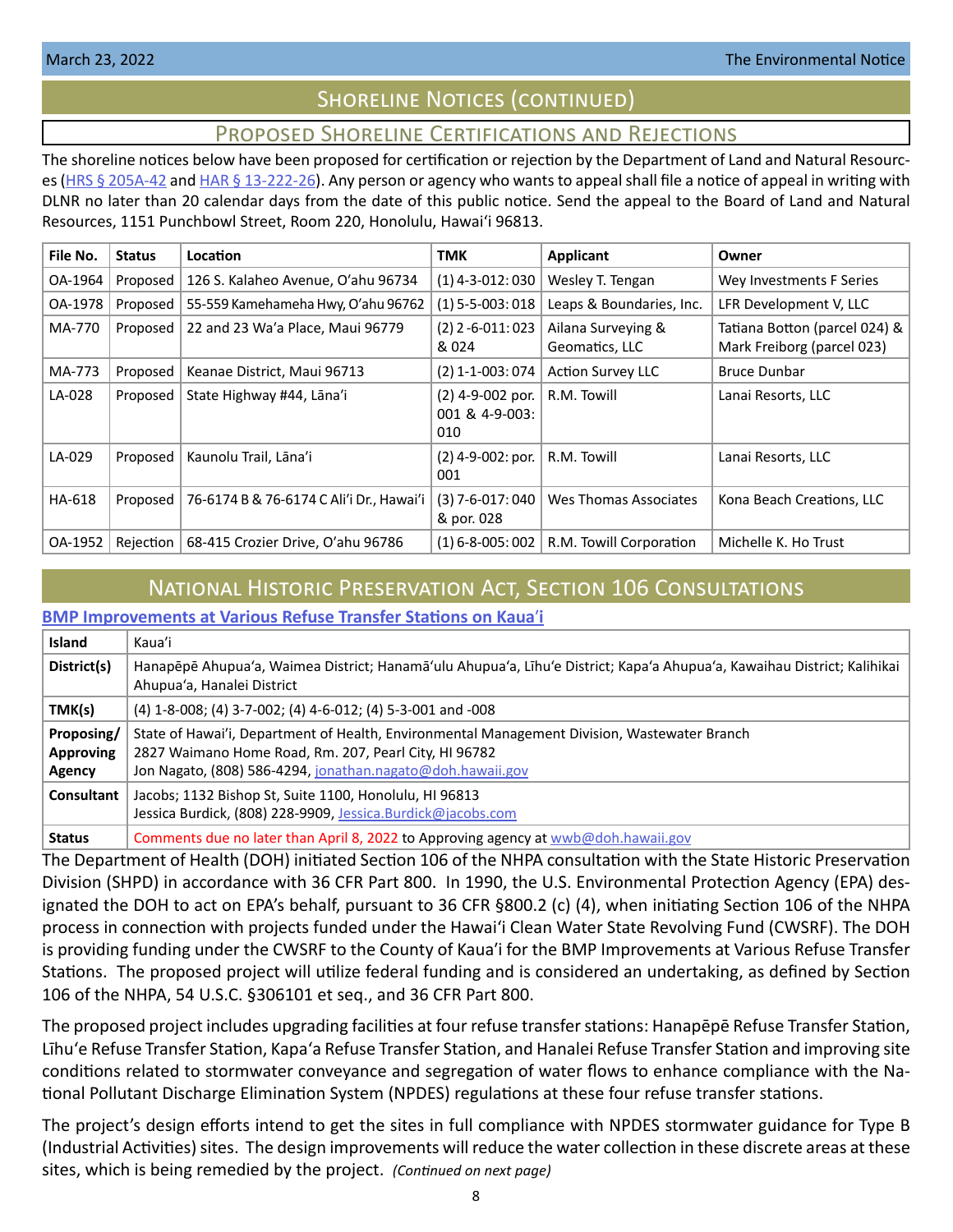# National Historic Preservation Act, Section 106 Consultations (continued)

#### *(continued from page 8)*

The site improvements will generally address issues noted in past compliance inspections, reports, and other documentation and will include improvements to the following:

- Concrete pad and tipping floor areas for disposal operations.
- Drop-off areas with roll-off and recycling bins.
- Retaining walls, containment curbs, and berms.
- Truck wash areas.

• Storage and queuing areas, including the installation of pre-engineered metal canopies for the industrial operations at the facilities.

• Stormwater conveyance infrastructure through the incorporation of low-impact development (LID) features, including bioswales and rock-lined channels.

- Installation of a new leachate-collection system including leachate storage tanks.
- Electrical service required for the installation of lighting and security features.

The DOH has engaged SHPD to determine the presence of potential sites of historic importance within the vicinity of the project area as well as the potential impact of the project on such sites, if present.

| <b>Island / Districts</b>       | Maui / Waiohuli Ahupua'a, Wailuku and Makawao (Kula) District                                                                                                                                                       |
|---------------------------------|---------------------------------------------------------------------------------------------------------------------------------------------------------------------------------------------------------------------|
| TMK(s)                          | Numerous (see document)                                                                                                                                                                                             |
| Proposing/Ap-<br>proving Agency | State of Hawai'i, Department of Health, Environmental Management Division, Wastewater Branch<br>2827 Waimano Home Road, Rm. 207, Pearl City, HI 96782<br>Jon Nagato, (808) 586-4294, jonathan.nagato@doh.hawaii.gov |
| Consultant                      | Munekiyo Hiraga; 305 High Street, Suite 104, Wailuku, HI 96793<br>Kari Luna Nunokawa, (808) 244-2015, Kari@munekiyohiraga.com                                                                                       |
| <b>Status</b>                   | Comments due no later than April 8, 2022 to Approving agency at wwb@doh.hawaii.gov                                                                                                                                  |

**North K[īhei Mauka Transmission System](https://files.hawaii.gov/dbedt/erp/Other_TEN_Publications/2022-03-23-MA-Section-106-North-Kihei-Mauka-Transmission-System.pdf)**

The Department of Health (DOH) initiated Section 106 of the NHPA consultation with the State Historic Preservation Division (SHPD) in accordance with 36 CFR Part 800. In 1990, the U.S. Environmental Protection Agency (EPA) designated the DOH to act on EPA's behalf, pursuant to 36 CFR §800.2 (c) (4), when initiating Section 106 of the NHPA process in connection with projects funded under the Hawai'i Clean Water State Revolving Fund (CWSRF). The DOH is providing funding under the CWSRF to the County of Maui for the North Kīhei Mauka Transmission System. The proposed project will utilize federal funding and is considered an undertaking, as defined by Section 106 of the NHPA, 54 U.S.C. §306101 et seq., and 36 CFR Part 800.

The proposed project will include replacing the gravity sewer line to Wastewater Pump Station (WWPS) No. 3 with a larger pipe; replacing the gravity sewer lines to WWPS No. 4 with larger pipes; installing a new force main starting at WWPS No. 4 that heads south on South Kīhei Road, turns east on Piʻikea Avenue, turns south on Liloa Drive, and transitions to a gravity sewer line for 500 feet (ft) until it reaches a new proposed WWPS near the Kīhei Aquatic Center; constructing a new WWPS at the Lipoa Street and Liloa Drive intersection; and installing a second new force main that heads south on Liloa Drive and continues on to the Kīhei Wastewater Reclamation Facility.

In addition, the proposed project will also involve improvements to WWPS Nos. 2, 3, 4, and 5. Pump station upgrades work will entail replacing the existing dry well pumps with wet well submersible pumps and resizing them to accommodate anticipated future flows. The electrical systems and controls will also be replaced to match other upgraded County WWPSs. The improvements to the WWPSs are a process the County is working towards to standardize their facilities. Depending upon the existing conditions of each WWPS, building improvements may be necessary. All improvements at the existing WWPSs will occur within existing developed areas of the parcel.

The DOH has engaged SHPD to determine the presence of potential sites of historic importance within the vicinity of the project area as well as the potential impact of the project on such sites, if present.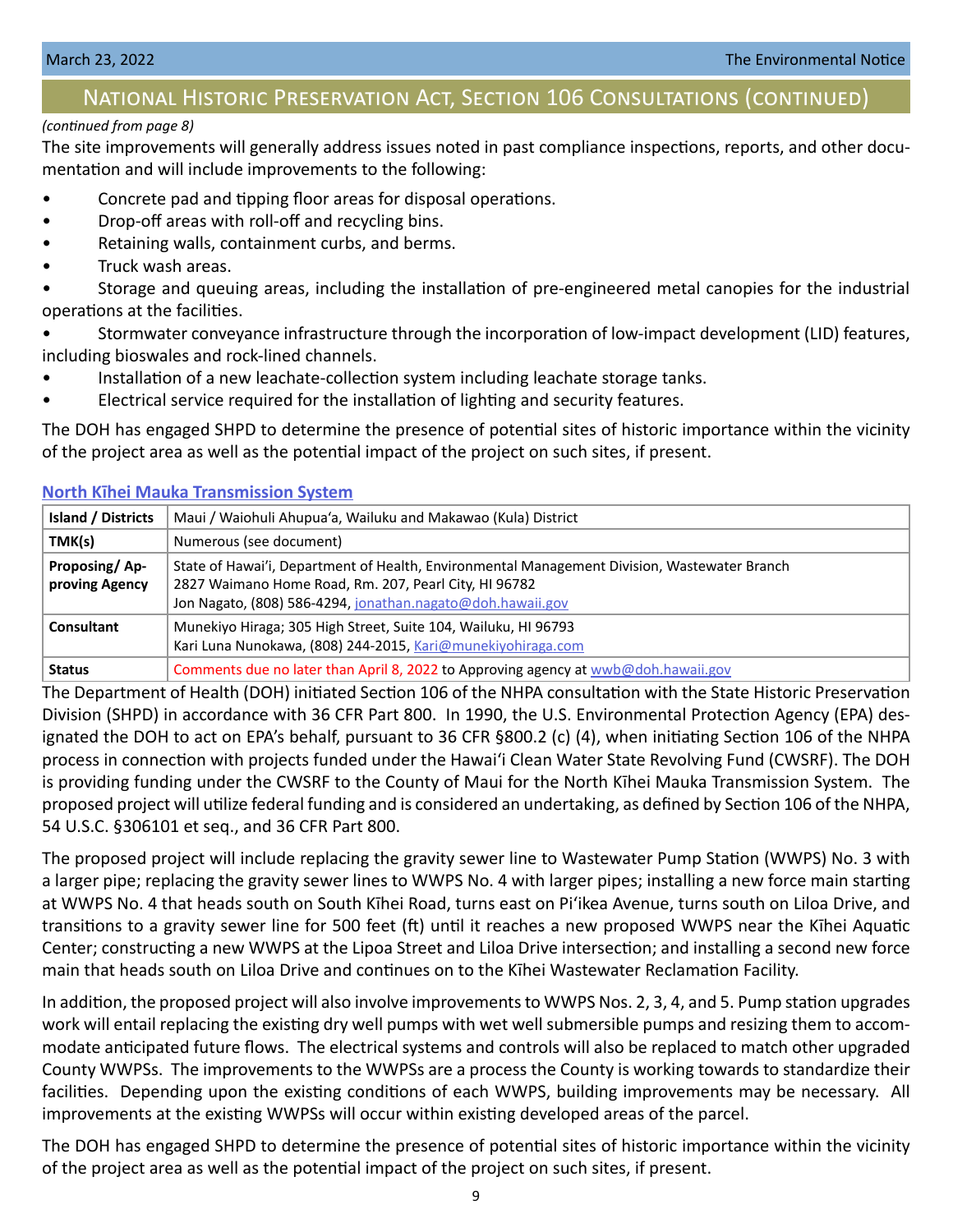# National Historic Preservation Act, Section 106 Consultations (continued)

# **K[īhei No. 7 Force Main Replacement](https://files.hawaii.gov/dbedt/erp/Other_TEN_Publications/2022-03-23-MA-Section-106-Kihei-No.-7-Force-Main-Replacement.pdf)**

| <b>Island/District</b>                   | Maui / Kama'ole Ahupua'a, Makawao District (Traditional District of Kula)                                                                                                                                           |
|------------------------------------------|---------------------------------------------------------------------------------------------------------------------------------------------------------------------------------------------------------------------|
| TMK(s)                                   | (2) 3-9-005:030 and 999 (South Kihei Road ROW)                                                                                                                                                                      |
| Proposing/<br><b>Approving</b><br>Agency | State of Hawai'i, Department of Health, Environmental Management Division, Wastewater Branch<br>2827 Waimano Home Road, Rm. 207, Pearl City, HI 96782<br>Jon Nagato, (808) 586-4294, jonathan.nagato@doh.hawaii.gov |
| Consultant                               | R T Tanaka Engineers Inc,; 871 Kolu St #201, Wailuku, HI 96793<br>Kirk Tanaka, (808) 242-6861, mail@tanakaeng.com                                                                                                   |
| <b>Status</b>                            | Comments due no later than April 22, 2022 to Approving agency at wwb@doh.hawaii.gov                                                                                                                                 |

The original NHPA Section 106 notice was published in *The Environmental Notice* on January 23, 2022. Because there were typographical errors in the previous NHO distribution list, the original letter dated January 14, 2022 with the updated NHO distribution list is being republished.

The Department of Health (DOH) initiated Section 106 of the NHPA consultation with the State Historic Preservation Officer (SHPO) in accordance with 36 CFR Part 800. In 1990, the U.S. Environmental Protection Agency (EPA) designated the DOH to act on EPA's behalf, pursuant to 36 CFR §800.2 (c) (4), when initiating Section 106 of the NHPA process in connection with projects funded under the Hawai'i Clean Water State Revolving Fund (CWSRF). The DOH is providing funding under the CWSRF to the County of Maui for the Kīhei No. 7 Force Main Replacement. The proposed project will utilize federal funding and is considered an undertaking, as defined by Section 106 of the NHPA, 54 U.S.C. §306101 et seq., and 36 CFR Part 800.

The undertaking consists of replacing the force main at Kīhei No. 7 pump station located in Kama'ole Ahupua'a, Makawao District, Island of Maui. The project consists of replacing the existing 20-inch ductile iron force main with a new 20-inch PVC force main that will be constructed in parallel along the same corridor. The new 20-inch force main extends approximately 1,550 linear feet along South Kīhei Road, starts from the Kīhei No. 7 Pump Station near Kama'ole Beach Park No. 1, and reconnects to the existing sewer system near Kaiau Place. The entirety of the project is within the South Kīhei Road paved roadway except for a small portion which is contained within the Kīhei No. 7 Pump Station site. The DOH has engaged SHPO to determine the presence of potential sites of historic importance within the vicinity of the project area as well as the potential impact of the project on such sites, if present.

#### **K[īhei No. 8 Force Main Replacement](https://files.hawaii.gov/dbedt/erp/Other_TEN_Publications/2022-03-23-MA-Section-106-Kihei-No.-8-Force-Main-Replacement.pdf)**

| Island/District                          | Maui / Kama'ole Ahupua'a, Makawao District (Traditional District of Kula)                                                                                                                                           |
|------------------------------------------|---------------------------------------------------------------------------------------------------------------------------------------------------------------------------------------------------------------------|
| TMK(s)                                   | (2) 3-9-004:142 and 999 (South Kihei Road ROW)                                                                                                                                                                      |
| Proposing/<br><b>Approving</b><br>Agency | State of Hawai'i, Department of Health, Environmental Management Division, Wastewater Branch<br>2827 Waimano Home Road, Rm. 207, Pearl City, HI 96782<br>Jon Nagato, (808) 586-4294, jonathan.nagato@doh.hawaii.gov |
| Consultant                               | R T Tanaka Engineers Inc,; 871 Kolu St #201, Wailuku, HI 96793<br>Kirk Tanaka, (808) 242-6861, mail@tanakaeng.com                                                                                                   |
| <b>Status</b>                            | Comments due no later than April 22, 2022 to Approving agency at wwb@doh.hawaii.gov                                                                                                                                 |

The original NHPA Section 106 notice was published in *The Environmental Notice* on January 23, 2022. Because there were typographical errors in the previous NHO distribution list, the original letter dated January 14, 2022 with the updated NHO distribution list is being republished.

The Department of Health (DOH) initiated Section 106 of the NHPA consultation with the State Historic Preservation Officer (SHPO) in accordance with 36 CFR Part 800. In 1990, the U.S. Environmental Protection Agency (EPA) designated the DOH to act on EPA's behalf, pursuant to 36 CFR §800.2 (c) (4), when initiating Section 106 of the NHPA process in connection with projects funded under the Hawai'i Clean Water State Revolving Fund (CWSRF). The DOH is providing funding under the CWSRF to the County of Maui for the Kīhei No. 8 Force Main Replacement. The proposed project will utilize federal funding and is considered an undertaking, as defined by Section 106 of the NHPA, 54 U.S.C. §306101 et seq., and 36 CFR Part 800. *(Continued on next page)*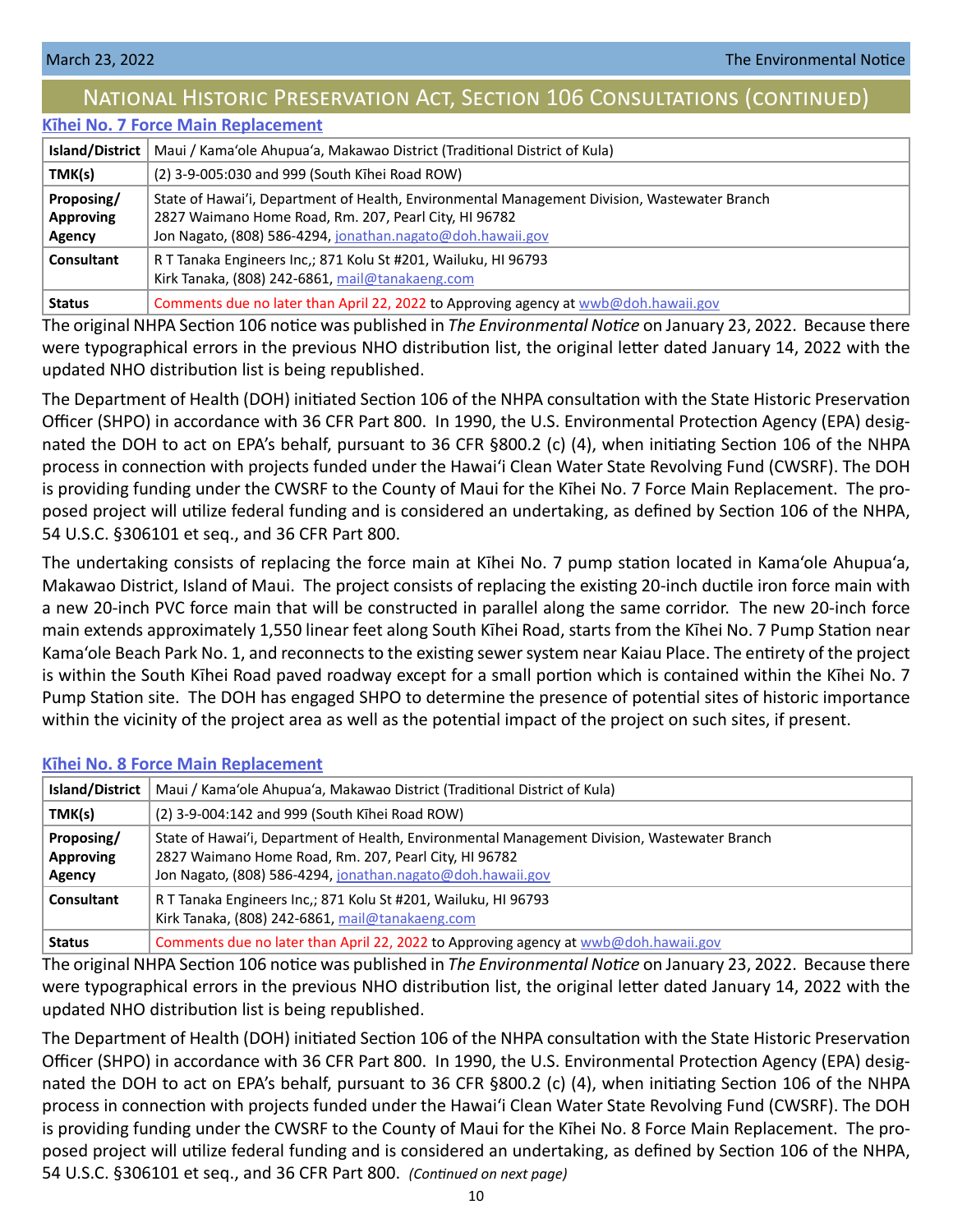# <span id="page-10-0"></span>National Historic Preservation Act, Section 106 Consultations (continued)

# *(Continued from page 10)*

The undertaking consists of replacing the force main at Kīhei No. 8 pump station located in Kama'ole Ahupua'a, Makawao District, Island of Maui. The project consists of replacing the existing 18-inch ductile iron force main with a new 18-inch PVC force main that will be constructed in parallel along the same corridor. The new 18-inch force main extends approximately 2,000 linear feet along South Kīhei Road, starts from the Kīhei No. 8 Pump Station near Kilohana Drive, and reconnects to the existing sewer system near the Kīhei Boat Ramp driveway. The entirety of the project is within the South Kīhei Road paved roadway except for a small portion which is contained within the Kīhei No. 8 Pump Station site. The DOH has engaged SHPO to determine the presence of potential sites of historic importance within the vicinity of the project area as well as the potential impact of the project on such sites, if present.

# **FEDERAL NOTICES**

As a courtesy, listed below are some relevant summarized entries from the Federal Register published since the last issue of *The Environmental Notice*. **For more information, click on the title link of any entry**, also available at [www.federalregister.gov](http://www.federalregister.gov).

# **Rule: [Approval of State Underground Storage Tank Program Revisions; Hawaii](https://www.federalregister.gov/documents/2022/03/07/2022-04723/approval-of-state-underground-storage-tank-program-revisions-hawaii) (published by the Environmental Protection Agency on 03/07/2022)**

Hawaii has applied to the Environmental Protection Agency (EPA) for updated approval of changes made to its Underground Storage Tank Program under the Resource Conservation and Recovery Act, as amended, since the previous approval of Hawaii's Underground Storage Tank Program in September 2002. The EPA has reviewed Hawaii's application and has determined that these changes satisfy all requirements needed to qualify for the requested updated approval. The EPA is correcting one citation identified as a result of public comment received on the proposal to approve Hawaii's Underground Storage Tank Program that was published in August 2020. All other aspects of the August 2020 proposed State Program Approval remain the same. Therefore, the EPA is granting final approval to the State of Hawaii to operate its Underground Storage Tank Program for petroleum and hazardous substances. This final approval is effective at 1:00 p.m. HST March 7, 2022.

## **Notice: [Pacific Island Fisheries; Experimental Fishing Permit](https://www.federalregister.gov/documents/2022/03/18/2022-05768/pacific-island-fisheries-experimental-fishing-permit) (published by NOAA on 03/18/2022)**

NMFS is issuing an experimental fishing permit (EFP) to the Hawaii Longline Association to evaluate the risk of seabird interactions in the Hawaii shallow-set longline fishery when setting fishing gear one hour before and one hour after local sunset and using tori lines instead of required blue-dyed bait & strategic offal discharge as seabird mitigation measures. The intent of the EFP is to conduct a preliminary evaluation of potential alternative effective methods of discouraging seabird interactions while providing operational flexibility during setting in the shallow-set longline fishery. The EFP is authorized through Sept. 24, 2023.

# **Notice: [Pacific Island Pelagic Fisheries; False Killer Whale Take Reduction Plan; Trigger for the Southern Exclusion](https://www.federalregister.gov/documents/2022/03/08/2022-04869/pacific-island-pelagic-fisheries-false-killer-whale-take-reduction-plan-trigger-for-the-southern)**

**[Zone Closure Met in 2021](https://www.federalregister.gov/documents/2022/03/08/2022-04869/pacific-island-pelagic-fisheries-false-killer-whale-take-reduction-plan-trigger-for-the-southern) (published by the National Oceanic and Atmospheric Administration on 03/08/2022)** In 2021, four observed mortalities or serious injuries (M&SI) of false killer whales occurred incidental to the Hawaii deep-set longline fishery within the U.S. Exclusive Economic Zone (EEZ) around Hawaii on January 18, 2021, March 26, 2021, April 17, 2021, and November 19, 2021. These M&SI met the established annual trigger of four observed M&SI for closing the Southern Exclusion Zone (SEZ) to deep-set longline fishing under the False Killer Whale Take Reduction Plan (Plan) regulations. In accordance with the Plan regulations a closure of the SEZ is required through the end of the fishing year. Because the injury determination for the fourth interaction meeting the trigger was not available until January 2022, the timeframe for closing the SEZ in 2021 had passed, and the SEZ was not closed. In accordance with the Plan regulations, the requirements for closure of the SEZ were met in 2021, therefore, if the trigger is met in 2022, the process for closure of the SEZ will follow the procedures described in the Plan regulations. Comments on this notice must be received by April 7, 2022.

# **Notice: [Review of Nomination for Mariana Trench National Marine Sanctuary](https://www.federalregister.gov/documents/2022/03/10/2022-05114/review-of-nomination-for-mariana-trench-national-marine-sanctuary) (published by the National Oceanic and Atmospheric Administration on 03/10/2022)**

On January 21, 2022, NOAA published a notice in the Federal Register requesting written and oral comments to facilitate ONMS' five-year review of the nomination for the Mariana Trench National Marine Sanctuary (NMS) at the five-year interval. In that notice, NOAA requested relevant information as it pertains to its 11 evaluation criteria for inclusion in the inventory. During the public comment period, NOAA received requests for an extension to the comment period. This notice reopens the public comment period by an additional 45 days. Written comments must be received by April 25, 2022. Comments submitted through the Federal eRulemaking Portal must be received by 11:59 p.m. Eastern Time on the closing date. NOAA will conduct a virtual meeting on Wednesday, March 30, 2022, from 4 p.m.-7 p.m. HST (Hawai'i). Webinar registration details and additional information about how to participate in the public scoping meeting is available at [https://nominate.noaa.gov/5-year-review.html](https://nominate.noaa.gov/ 5-year-review.html   )